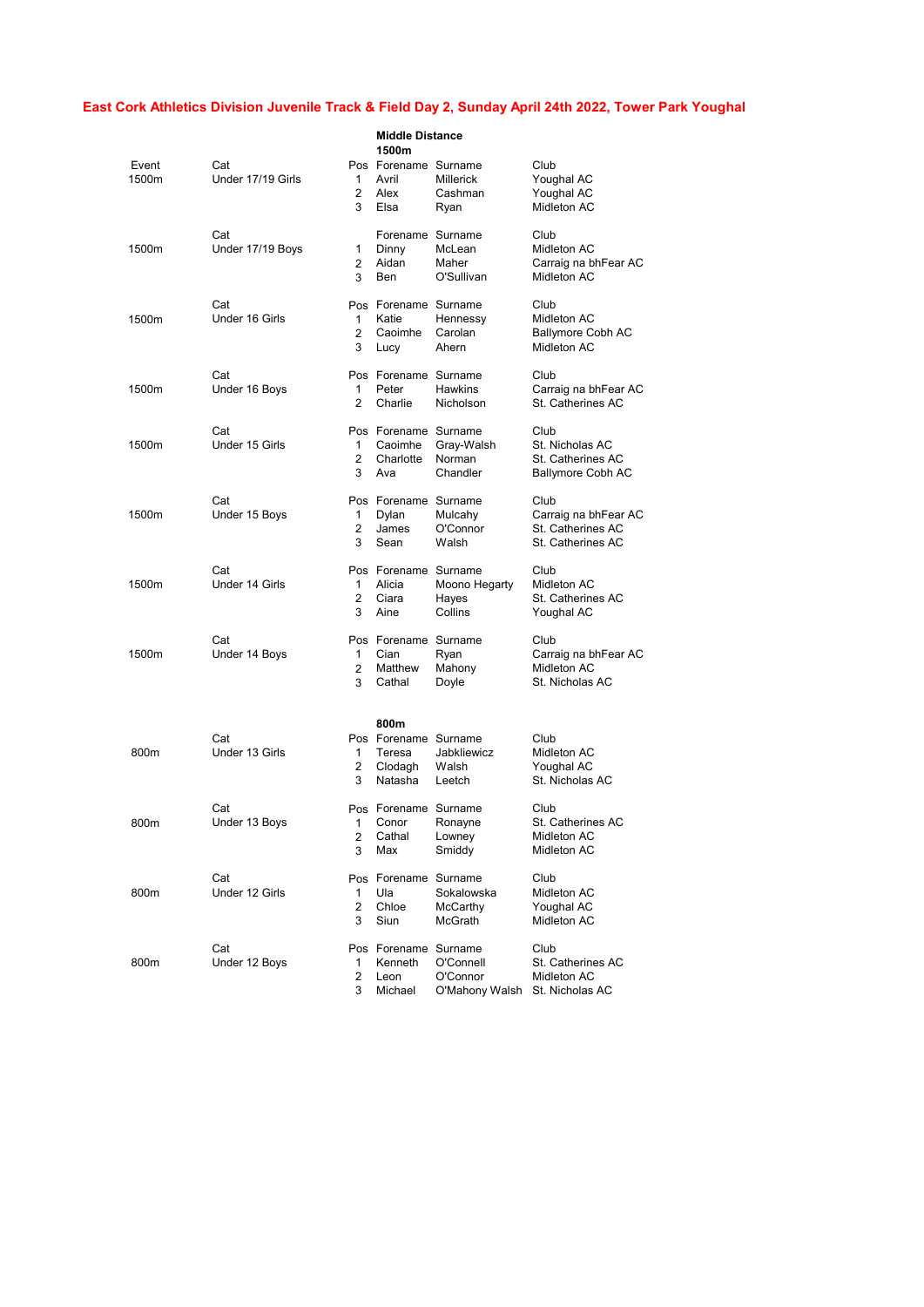| 600m             | Cat<br>Under 11 Girls    | 600m<br>1<br>2<br>Sorcha<br>3<br>Behati                | Pos Forename Surname<br>Mary-Jane Casey<br>O'Driscoll<br><b>Bright</b> | Club<br>St. Catherines AC<br>Midleton AC<br>Youghal AC                   |
|------------------|--------------------------|--------------------------------------------------------|------------------------------------------------------------------------|--------------------------------------------------------------------------|
| 600m             | Cat<br>Under 11 Boys     | Nathan<br>1<br>$\overline{2}$<br>Michael<br>3<br>Ronan | Pos Forename Surname<br>O'Neill<br>Lowney<br>Callanan                  | Club<br>Watergrasshill AC<br>Midleton AC<br>Midleton AC                  |
| 300m             | Cat<br>Under 10 Girls    | 300m<br>Lucy<br>1<br>2<br>Molly<br>3<br>Ciara          | Pos Forename Surname<br>O'Sullivan<br>Casey<br>O'Connell               | Club<br>Ballymore Cobh AC<br>St. Catherines AC<br>St. Catherines AC      |
| 300m             | Cat<br>Under 10 Boys     | 1<br>Ronan<br>2<br>James<br>3<br>Alex                  | Pos Forename Surname<br>Geaney<br>Kelleher<br>Keane                    | Club<br>St. Catherines AC<br>Youghal AC<br>St. Catherines AC             |
| 200 <sub>m</sub> | Cat<br>Under 9 Girls     | 200m<br>1<br>Aoibh<br>2<br>Clara<br>3<br>May           | Pos Forename Surname<br>McGovern<br><b>Dineen</b><br>Kelleher          | Club<br>Midleton AC<br>Youghal AC<br>Midleton AC                         |
| 200 <sub>m</sub> | Cat<br>Under 9 Boys      | Alfie<br>1<br>2<br>Callum<br>3<br>Dara                 | Pos Forename Surname<br>Cummins<br>Geary<br>McCarthy                   | Club<br><b>Ballymore Cobh AC</b><br>St. Catherines AC<br>St. Nicholas AC |
|                  |                          |                                                        | <b>Sprint Events</b>                                                   |                                                                          |
| Event<br>200m    | Cat<br>Under 17/19 Girls | 200m<br>1<br>Leah<br>2<br>Lily<br>3<br>Aoife           | Pos Forename Surname<br>Dunne<br>O'Riordan<br>Lee                      | Club<br>Carraig na bhFear AC<br>Carraig na bhFear AC<br>Midleton AC      |
| 200m             | Cat<br>Under 17/19 Boys  | 1<br>Luke<br>2<br>Kyle<br>3<br>Cathal                  | Pos Forename Surname<br><b>Butler</b><br>Kamdem<br>Whooley             | Club<br>Midleton AC<br>Midleton AC<br>Carraig na bhFear AC               |
| 200m             | Cat<br>Under 16 Girls    | 1<br>Katie<br>2<br>Caoimhe<br>3<br>Laura               | Pos Forename Surname<br>Hennessy<br>Carolan<br>Moore                   | Club<br>Midleton AC<br>Barrymore Cobh AC<br>Carraig na bhFear AC         |
| 200m             | Cat<br>Under 16 Boys     | 1<br>Charlie                                           | Pos Forename Surname<br>Nicholson                                      | Club<br>St. Catherines AC                                                |
| 200m             | Cat<br>Under 15 Girls    | Taylor<br>1<br>2<br>Caoimhe<br>3<br>Faye               | Pos Forename Surname<br>Aherne<br>Grey Walsh<br>O'Riordan              | Club<br>Youghal AC<br>St Nicholas AC<br>Carraig na bhFear AC             |
|                  |                          |                                                        |                                                                        |                                                                          |
| 200m             | Cat<br>Under 15 Boys     | 1<br>Matthew<br>2<br>David<br>3<br>James               | Pos Forename Surname<br>Lynch<br>O'Connor<br>O'Connor                  | Club<br>Carraig na bhFear AC<br>Midleton AC<br><b>St Catherines AC</b>   |
| 200m             | Cat<br>Under 14 Girls    | Alicia<br>1<br>2<br>Rachel<br>3<br>Ciara               | Pos Forename Surname<br>Moono Hegarty<br>Roche<br>Hayes                | Club<br>Midleton AC<br>Midleton AC<br>St. Catherines AC                  |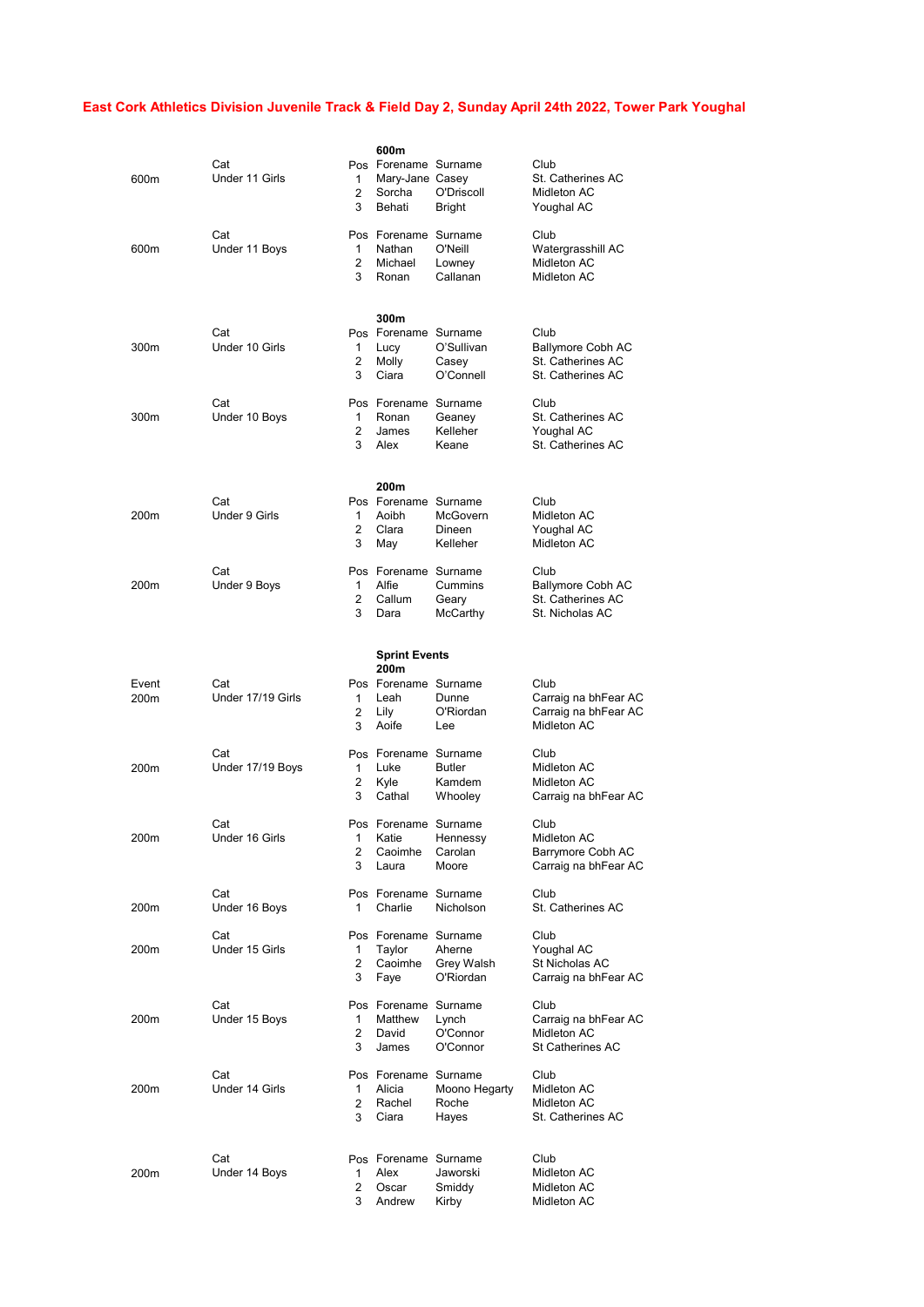| 300m               | Cat<br>Under 13 Girls | 1<br>2<br>3              | 300m<br>Pos Forename Surname<br>Teresa<br>Abigail<br>Aoibh                                    | Jabkiewicz<br>Duggan<br>Fuller          | Club<br>Midleton AC<br>Midleton AC<br>Midleton AC             |
|--------------------|-----------------------|--------------------------|-----------------------------------------------------------------------------------------------|-----------------------------------------|---------------------------------------------------------------|
| 300m               | Cat<br>Under 13 Boys  | $\mathbf{1}$<br>2<br>3   | Pos Forename Surname<br>Conor<br>Cathal<br>Eoghan                                             | Ronayne<br>Lowney<br>O'Connell          | Club<br>St. Catherines AC<br>Midleton AC<br>Watergrasshill AC |
| 300m               | Cat<br>Under 12 Girls | 1<br>$\overline{2}$<br>3 | Pos Forename Surname<br>Ula<br>Chloe<br>Aisling                                               | Sokolowska<br>McCarthy<br>Callanan      | Club<br>Midleton AC<br>Youghal AC<br>Midleton AC              |
| 300m               | Cat<br>Under 12 Boys  | 1<br>$\overline{2}$<br>3 | Pos Forename Surname<br>Kenneth<br>Leon<br>Michael                                            | O'Connell<br>O'Connor<br>O'Mahony Walsh | Club<br>St. Catherines AC<br>Midleton AC<br>St. Nicholas AC   |
| Event<br>Long Jump | Cat<br>Under 11 Girls | 1<br>$\overline{2}$<br>3 | <b>Jump Events</b><br>Long Jump<br>Pos Forename Surname<br>Mary-Jane Casey<br>Ciara<br>Hollie | O'Brien<br>O'Sullivan                   | Club<br>St. Catherines AC<br>Youghal AC<br>Watergrasshill AC  |
| Long Jump          | Cat<br>Under 11 Boys  | 1<br>$\overline{2}$<br>3 | Pos Forename Surname<br>Ronan<br>Dara<br>Michael                                              | Callanan<br>Kelleher<br>Creedon         | Club<br>Midleton AC<br>Midleton AC<br>Midleton AC             |
| Long Jump          | Cat<br>Under 10 Girls | 1<br>$\overline{2}$<br>3 | Pos Forename Surname<br>Ciara<br>Olive<br>Molly                                               | O'Connell<br>Hegarty<br>Casey           | Club<br>St. Catherines AC<br>Midleton AC<br>St. Catherines AC |
| Long Jump          | Cat<br>Under 10 Boys  | 1<br>$\overline{2}$<br>3 | Pos Forename Surname<br>Alex<br>James<br>Odhran                                               | Keane<br>Kelleher<br>Murphy             | Club<br>St. Catherines AC<br>Youghal AC<br>Midleton AC        |
| Long Jump          | Cat<br>Under 9 Girls  | 1<br>$\overline{2}$<br>3 | Pos Forename Surname<br>Aoibh<br>Clara<br>Louise                                              | McGovern<br>Dineen<br>Roche             | Club<br>Midleton AC<br>Youghal AC<br>Midleton AC              |
| Long Jump          | Cat<br>Under 9 Boys   | 1<br>2<br>3              | Pos Forename Surname<br>Alfie<br>Tomas<br>Dara                                                | Cummins<br>McGrath<br>McCarthy          | Club<br>Barrymore Cobh AC<br>Youghal AC<br>St Nicholas AC     |